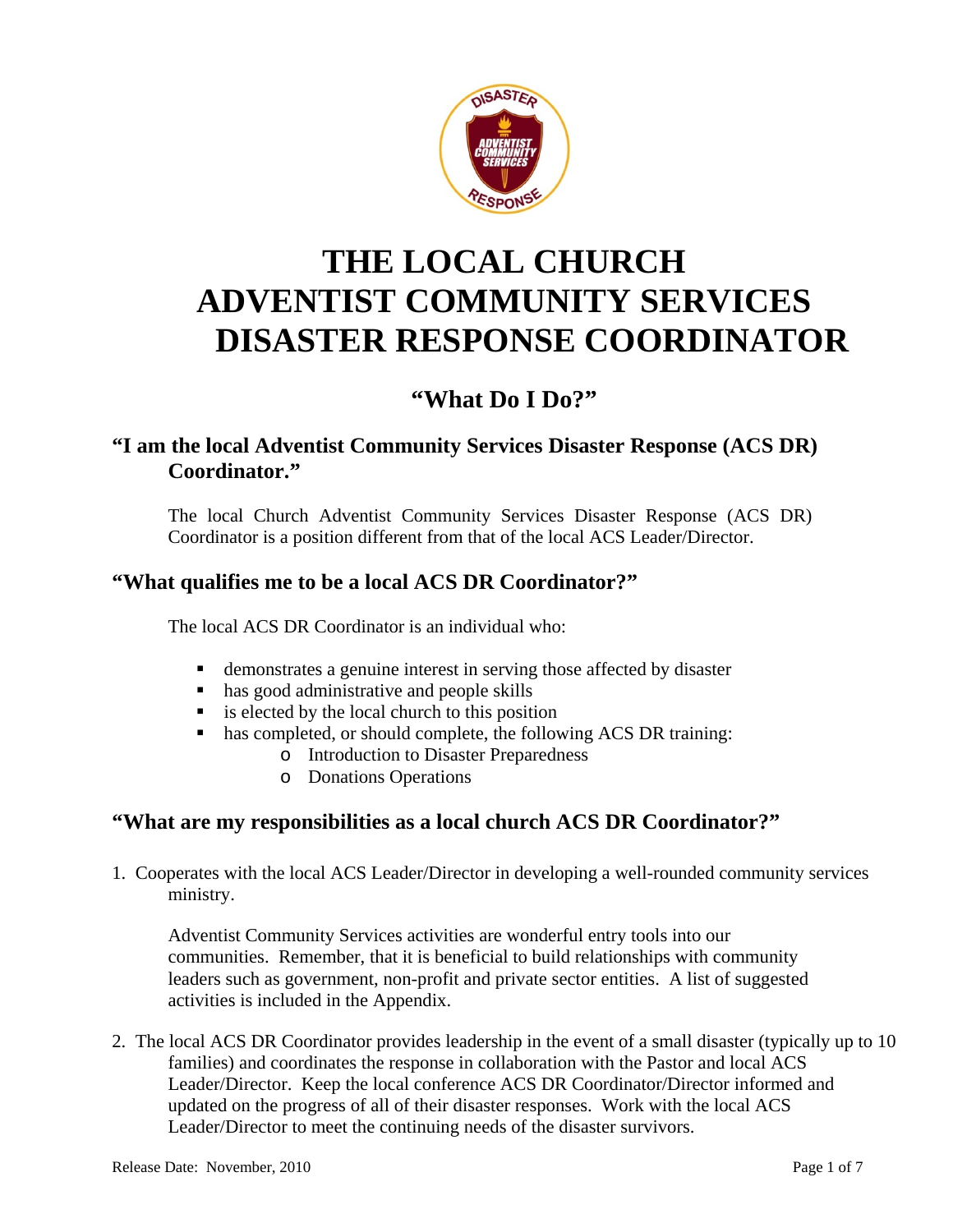These teams are encouraged to respond to small local disasters on an ongoing basis, (these might include single family fires, isolated flooding, and more). After you have provided initial help, work with your local ACS Leader/Director to meet the continuing needs of survivors as they recover from their disaster and report these activities to your conference.

- 3. Encourages church members to become certified ACS DR volunteers, and be involved in disaster response.
- 4. Helps coordinate ACS DR training events at their church through the Area, Conference, and Union ACS DR Coordinators/Directors**.**
- 5. Serves as liaison between the local ACS DR team and other appropriate ACS DR leadership.

The local ACS DR Coordinator works closely with their Area ACS DR Coordinator in planning, training, and carrying out a response. If there is no Area Coordinator, they should work with their conference ACS DR leadership in these various responsibilities. In large scale events you will be coordinating with area, conference, union, and/or division ACS DR leaders, as appropriate to the event.

6. Serves as liaison between the local ACS DR team and local community disaster response officials.

You will want to develop ongoing relationships with city/county government emergency management staff and organizations active in disaster. These organizations could include local non-profit and faith based (church/mosque/synagogue) groups which may be part of a Community Organizations Active in Disaster (COAD) or Voluntary Organizations Active in Disaster (VOAD). VOADs are nation-wide and state-wide in scope, and some states also have regional VOADs. For a list of National VOAD member organizations, see the Appendix. For additional information, go to www.nvoad.org.

- 7. Maintains up-to-date disaster response records with a list of the following:
	- Local ACS DR trained personnel (send copy to Area and Conference ACS DR coordinators)
	- Local city/county government emergency management staff and organizations active in disaster
	- Volunteers and hours of service
	- Available equipment
	- Available facilities
	- Goods collected and/or available for distribution
	- In response to disaster, a list of clients helped and the specific assistance provided Much of this reporting should be done using the web based software, E-Reporting, hosted by ACS. For more information, see the appendix section on E-Reporting.
- 8. Administers the local church's Disaster Response Plan. If no local Disaster Response Plan exists, the local ACS DR Coordinator should work with the Area and Conference ACS DR Coordinators/Directors, Pastor and church board to develop a plan.
- 9. Submit reports/presentations/articles/photos as you respond to the disaster to the local church and conference.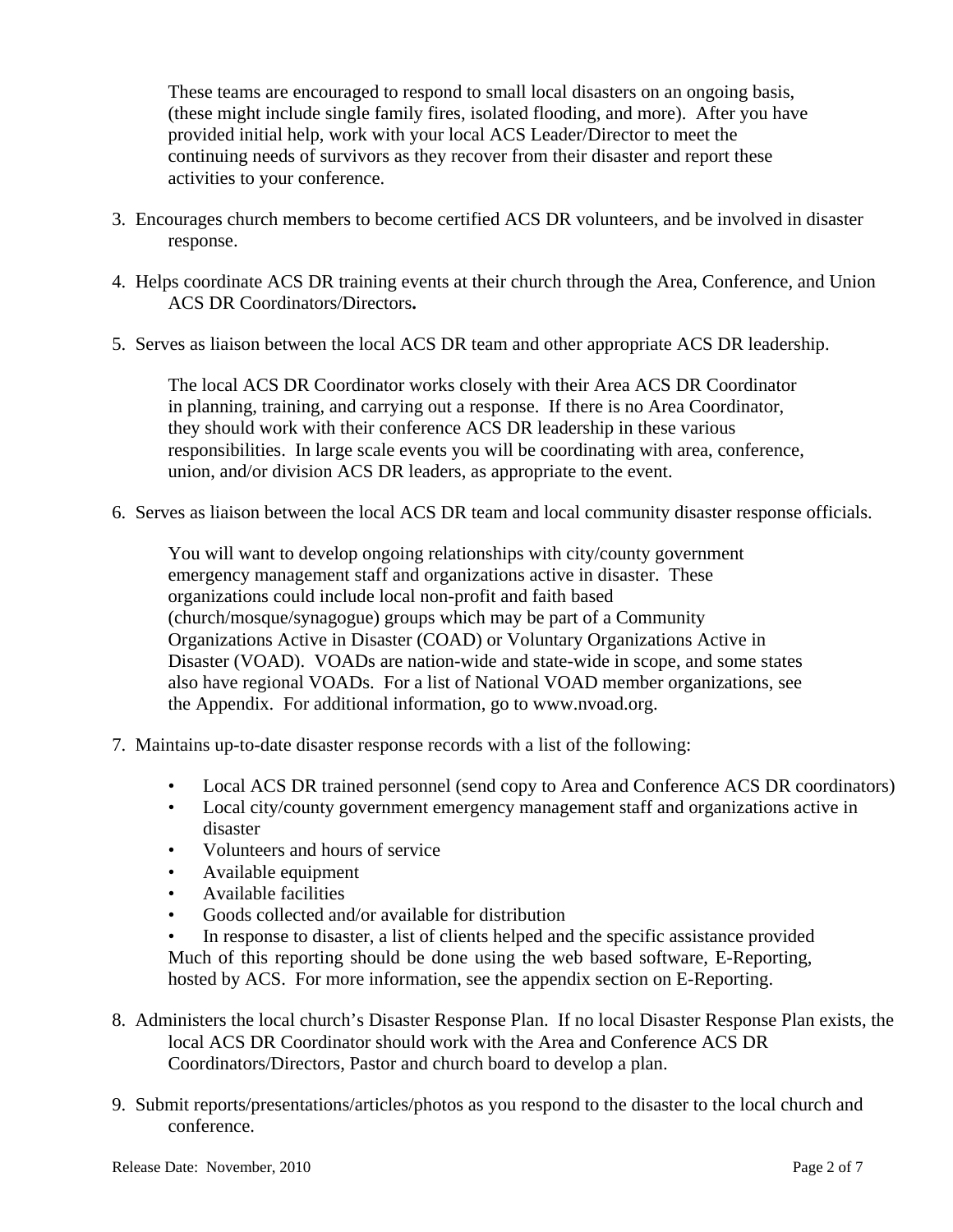# APPENDIX

## **Contact Information for Adventist Community Services:**

#### **North American Division Adventist Community Services**

| Address: | 12501 Old Columbia Pike   |
|----------|---------------------------|
|          | Silver Spring, MD 20904   |
| Website: | www.communityservices.org |
| Phone:   | 301-680-6438              |

### **Electronic Reporting Information:**

Adventist Community Services hosts free web-based software to document all services in North American Division church and school ministries that are provided for their communities. This software may also be used to document client information, volunteer information, and basic income and expense data.

#### **For more information about E-Reporting:**

- Go to www.communityservices.org and click the E-Reporting tab or
- Send an email to: acssupport@nad.adventist.org or
- Call 301-680-6438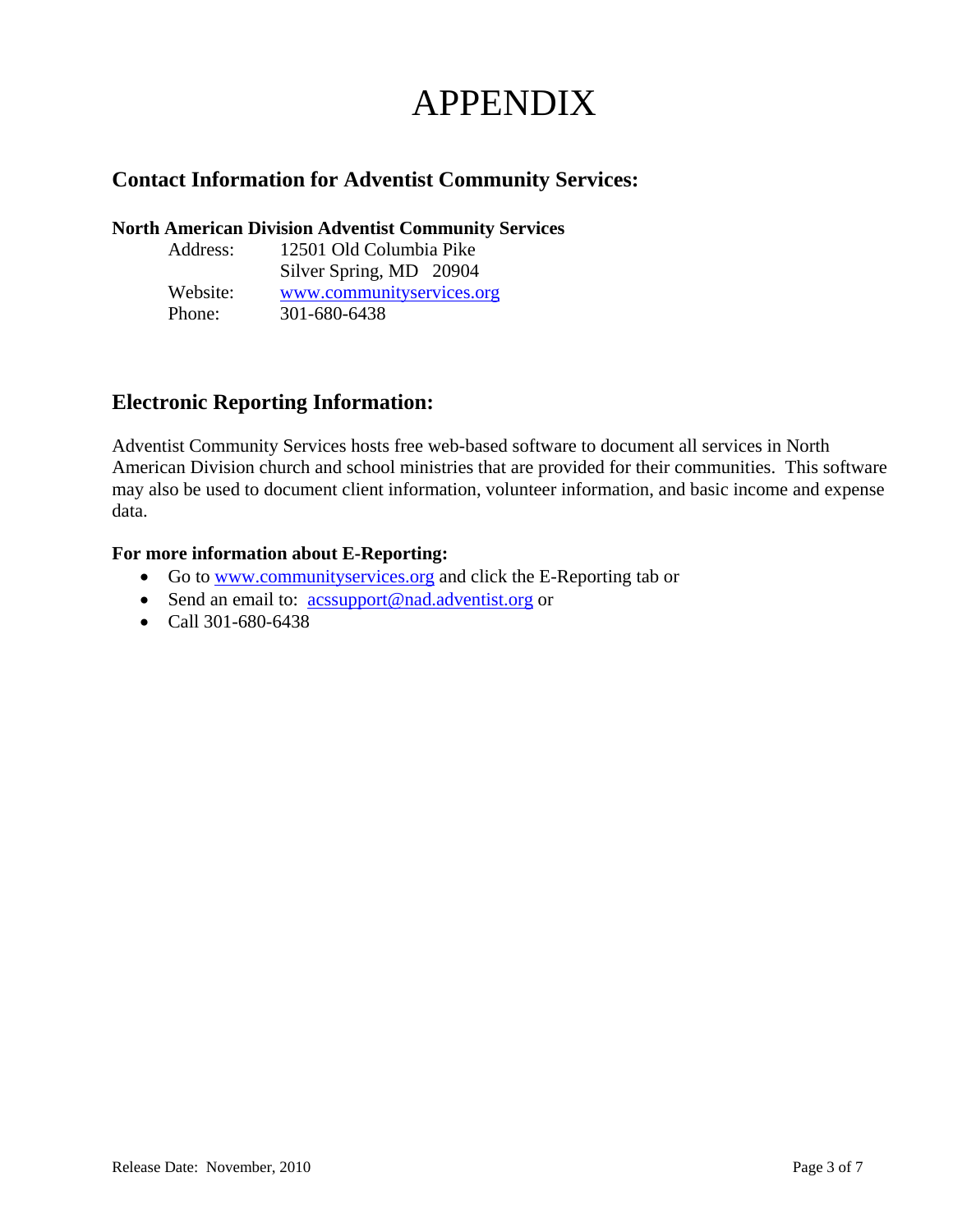## **SUGGESTED COMMUNITY SERVICES PROJECTS**

- Collect items from the community to make Personal Care Kits, Flood Buckets, and Child Comfort Kits
- Assemble and Distribute Personal Care Kits or Flood Buckets
- Assemble Child Comfort Kits and may donate to local law enforcement, fire services, or Child Protective Services
- Distribute water at a community event

Additional community services project resources can be found by going to the websites of ACS, www.communityservices.org, or Advent Source, www.adventsource.org.

#### **Personal Care Kit**

1 hand towel 1 wash cloth 1 comb 1 nail file or fingernail clipper 1 bar of soap 1 toothbrush (in original wrapper) 1 tube of tooth paste 6 adhesive strip sterile bandages

Seal all items in a one-gallon plastic bag

#### **Flood Bucket**

5-gallon bucket with re-sealable lid 2 1-quart bottles of bleach 5 scouring pads 1 multi-pack sponges, assorted sizes 1 scrub brush 18 cleaning towels or reusable wipes 50 oz. liquid laundry detergent 12-16 oz. bottle household cleaner 16-28 oz. bottle disinfectant dish soap 50 clothes pins 100 ft. clothes line 5 dust masks 2 pair latex gloves 1 pair work gloves 24-bag roll heavy-duty trash bags (33-45 gal.) 6-9 oz. non-aerosol insect repellant spray 8-9 oz. non-aerosol air freshener

#### **Child Comfort Kit**

Soap Baby wash Lotion Shampoo Toothpaste Toothbrush Deodorant Comb and brush Disposable diapers Fire-retardant pajamas **Socks** Underwear Soft cuddly toy Toy School supplies Coloring book and crayons Quilt/blanket

Items should be placed in a back pack or draw-string bag and must be age and gender appropriate.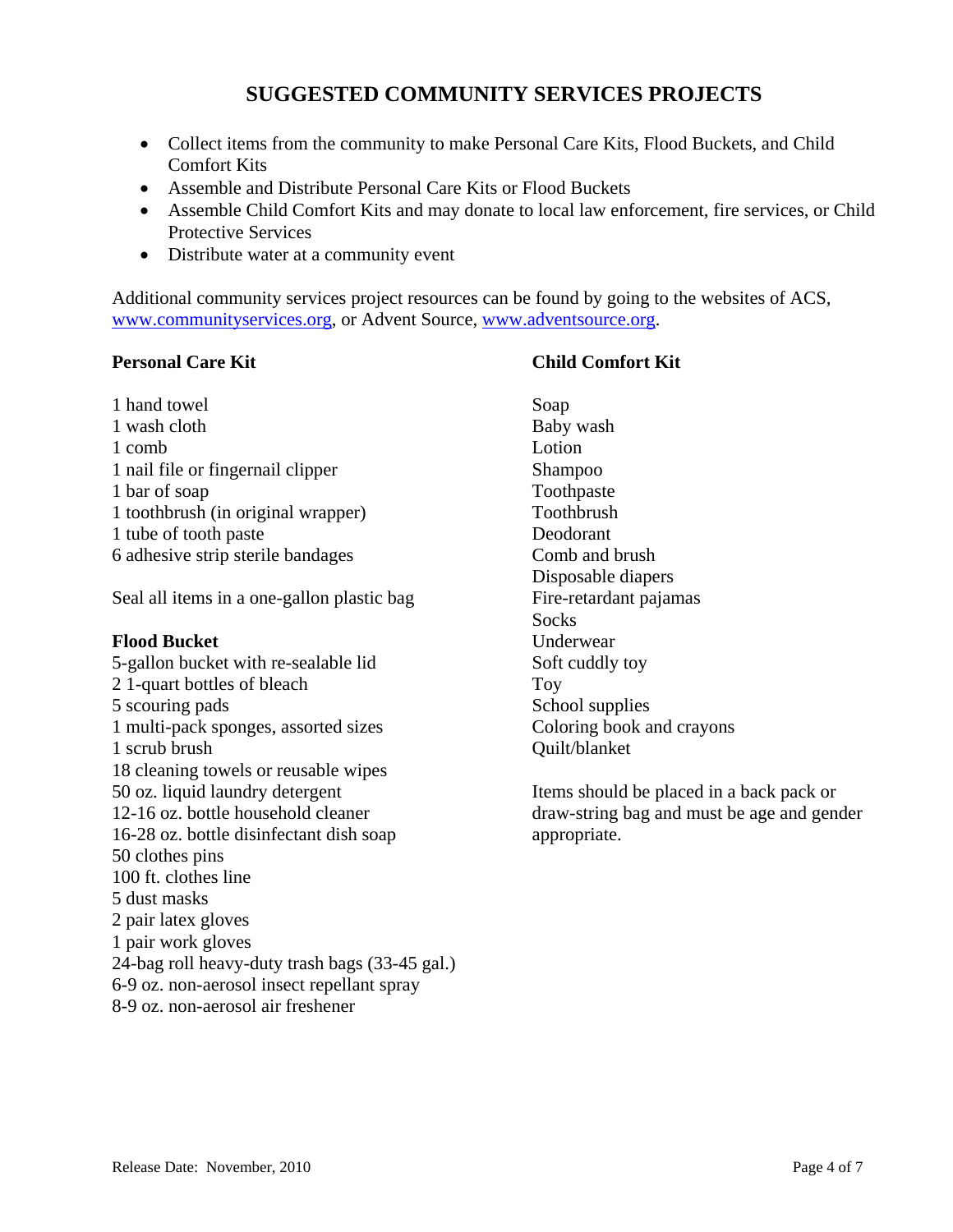### **GLOSSARY OF ACRONYMS, ABREVIATIONS AND TERMS**

| <b>ACS (NAD)</b>             | Adventist Community Services (North American Division) (Not the same as<br>ADRA). Local churches serving their communities work under this organization.<br>This is the legal entity under which Seventh-day Adventists respond to disasters in<br>the U.S.A. and Bermuda.                                   |
|------------------------------|--------------------------------------------------------------------------------------------------------------------------------------------------------------------------------------------------------------------------------------------------------------------------------------------------------------|
| <b>ACS DR</b>                | Adventist Community Services Disaster Response - The ministry under the NAD<br>ACS organization that responds to disasters.                                                                                                                                                                                  |
| <b>ACSI</b>                  | Adventist Community Services International - The international counterpart to the<br>NAD ACS organization, structured under the General Conference Sabbath School<br>and Personal Ministries Department.                                                                                                     |
| <b>ADRA</b>                  | Adventist Development & Relief Agency International (Not the same as ACS)<br>- deploys personnel and operates internationally, except in the United States and<br>Bermuda.                                                                                                                                   |
| <b>ARC</b>                   | <b>American Red Cross</b>                                                                                                                                                                                                                                                                                    |
| <b>Area/Region</b>           | This is the geographic subdivision of a State which, in the case of Emergency<br>Management, groups several towns, cities, and/or counties together.                                                                                                                                                         |
| <b>CERT</b>                  | The Community Emergency Response Team (CERT) program - educates people<br>about disaster preparedness for hazards that may impact their community and trains<br>them in basic disaster response skills, such as fire safety, light search and rescue,<br>team organization, and disaster medical operations. |
| <b>Citizen Corps</b>         | Citizen Corps - A program under the Department of Homeland Security that<br>mobilizes individuals or teams to assist in recovery after a disaster.                                                                                                                                                           |
| <b>COAD</b>                  | Community Organizations Active in Disaster (Similar to a local VOAD)                                                                                                                                                                                                                                         |
| <b>DHS</b>                   | Department of Homeland Security                                                                                                                                                                                                                                                                              |
| <b>DRT</b>                   | Disaster Response Team                                                                                                                                                                                                                                                                                       |
| <b>EOC</b>                   | <b>Emergency Operations Center</b>                                                                                                                                                                                                                                                                           |
| <b>ESF</b>                   | <b>Emergency Support Function</b>                                                                                                                                                                                                                                                                            |
| <b>FEMA</b>                  | Federal Emergency Management Agency, the disaster response agency under the<br>Department of Homeland Security                                                                                                                                                                                               |
| EMA, EMO, OES, OEM, OEP, DEM |                                                                                                                                                                                                                                                                                                              |

(Refers to State, County, or City Emergency Management Agency)

**Federation** Area or regional designation for an Adventist Community Services jurisdiction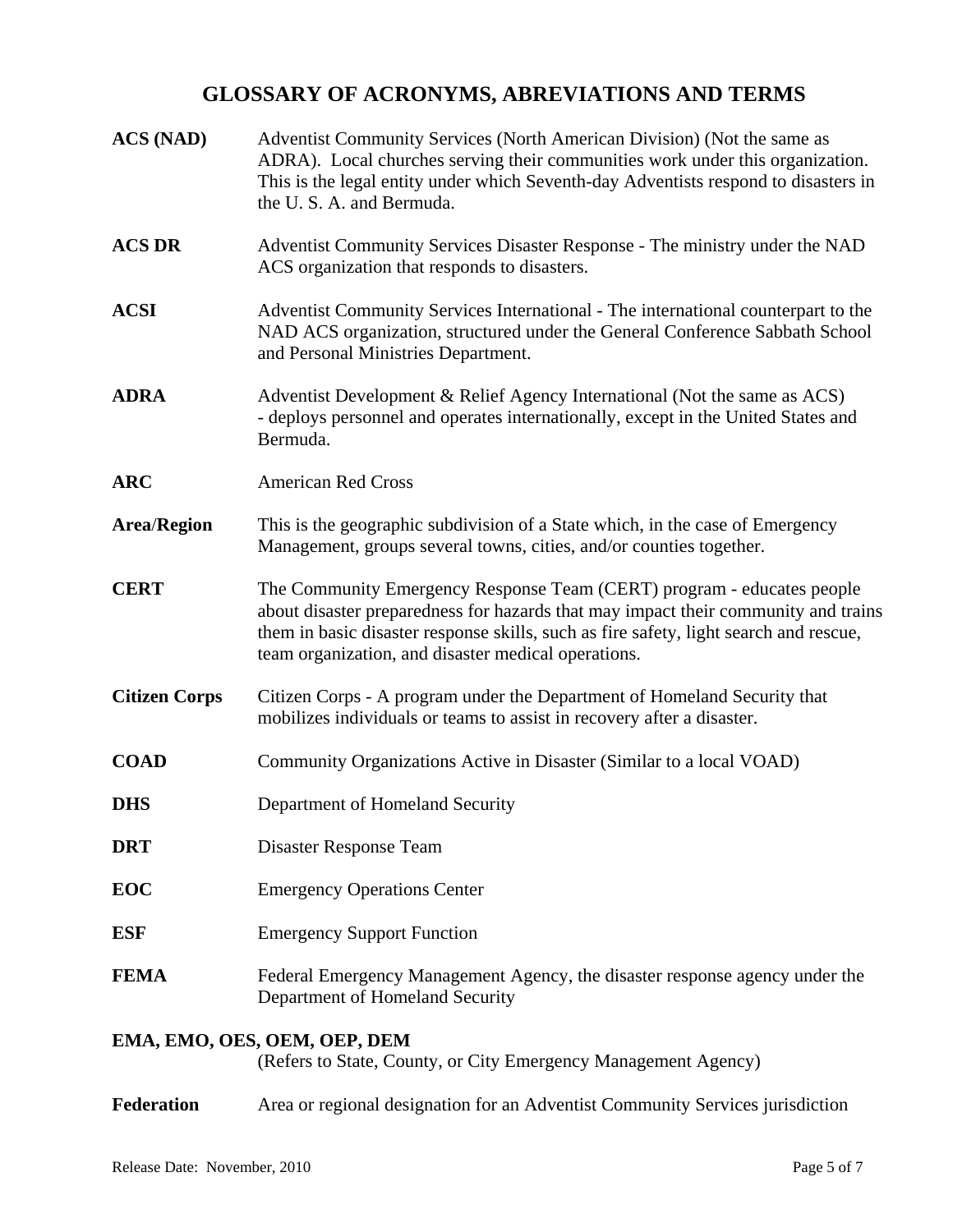| <b>ICS</b>           | Incident Command System - A system which defines chain of command in all<br>disaster and emergency operations                                                                                                                |  |
|----------------------|------------------------------------------------------------------------------------------------------------------------------------------------------------------------------------------------------------------------------|--|
|                      | In-Kind Donations In-kind Donations are items given in lieu of money. Items processed through ACS<br>DR Community Collection Centers, Multi-Agency Warehouses, and Distribution<br>Centers are considered In-Kind Donations. |  |
| <b>JFO</b>           | Joint Field Office - A temporary federal/state facility established locally to provide a<br>central point to coordinate resources in support of state, local, and/or tribal<br>authorities.                                  |  |
| <b>NIMS</b>          | National Incident Management System – A system designed to coordinate teams<br>responding in emergencies from all agencies                                                                                                   |  |
| <b>NRF</b>           | National Response Framework – Guiding principles that help coordinate response<br>partners prepare for and respond to disasters and emergencies                                                                              |  |
| <b>National VOAD</b> | National Voluntary Organizations Active in Disaster                                                                                                                                                                          |  |
| <b>RRT</b>           | Rapid Response Team – A disaster response team ready for immediate deployment                                                                                                                                                |  |
| <b>SOC</b>           | State Operations Center (may be known as the state EOC)                                                                                                                                                                      |  |
| <b>SME</b>           | <b>Subject Matter Expert</b>                                                                                                                                                                                                 |  |
| <b>SUV</b>           | Spontaneous Unaffiliated Volunteer $-A$ volunteer who has not been trained and<br>associated with a specific agency/organization                                                                                             |  |
| <b>VAL</b>           | Voluntary Agency Liaison - A liaison who facilitates coordination between<br>agencies/organizations                                                                                                                          |  |
| <b>VDCT</b>          | Volunteers and Donations Coordination Team – This team may be made up of<br>representatives from governmental agencies and voluntary organizations. An ACS<br>DR representative is often a member of this team.              |  |
| <b>VOAD</b>          | Voluntary Organizations Active in Disaster (national, state, or regional level) – An<br>organization that facilitates Communication, Cooperation, Coordination and<br>Collaboration among non-profit organizations           |  |